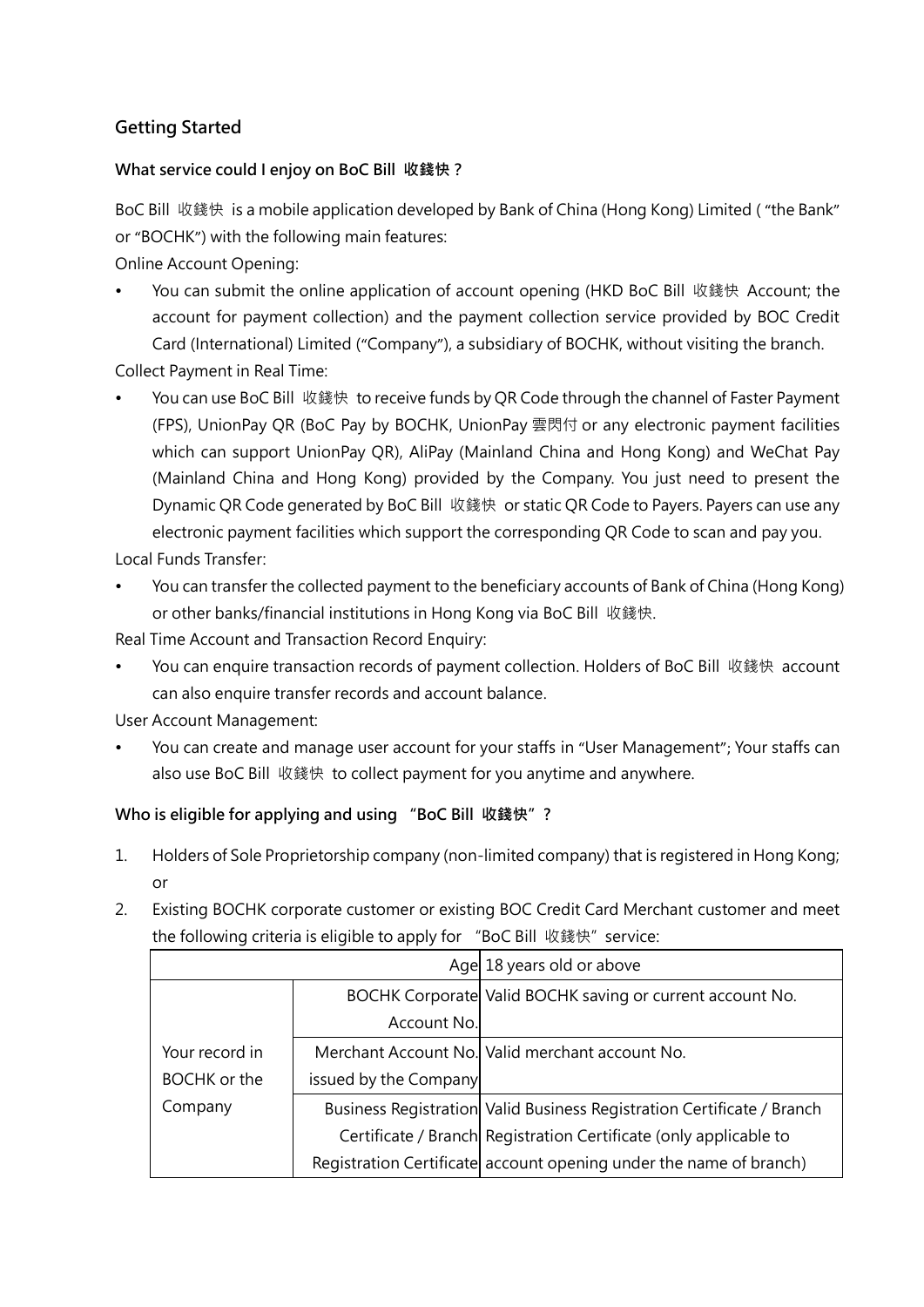- 3. Non-BOCHK corporate customer who meet the following criteria is eligible to apply for "BoC Bill 收錢快" service and open "HKD BoC Bill 收錢快 Account" :
	- i. 18 years old or above with a valid Hong Kong ID card;
	- ii. A valid Sole Proprietor that the Sole Proprietorship company (non-limited company) is registered in Hong Kong;
	- iii. With a valid mobile No. of choice of Hong Kong, Macau or Mainland China that can support SMS service as well as an e-mail address, and
	- iv. With a valid Business Registration Certificate / Branch Registration Certificate (only applicable to account opening under the name of branch).

### **Which versions and models of smartphones are BoC Bill 收錢快 compatible with?**

This APP supports all the iOS models (10.0 version or above) and Android models (6.0 version or above).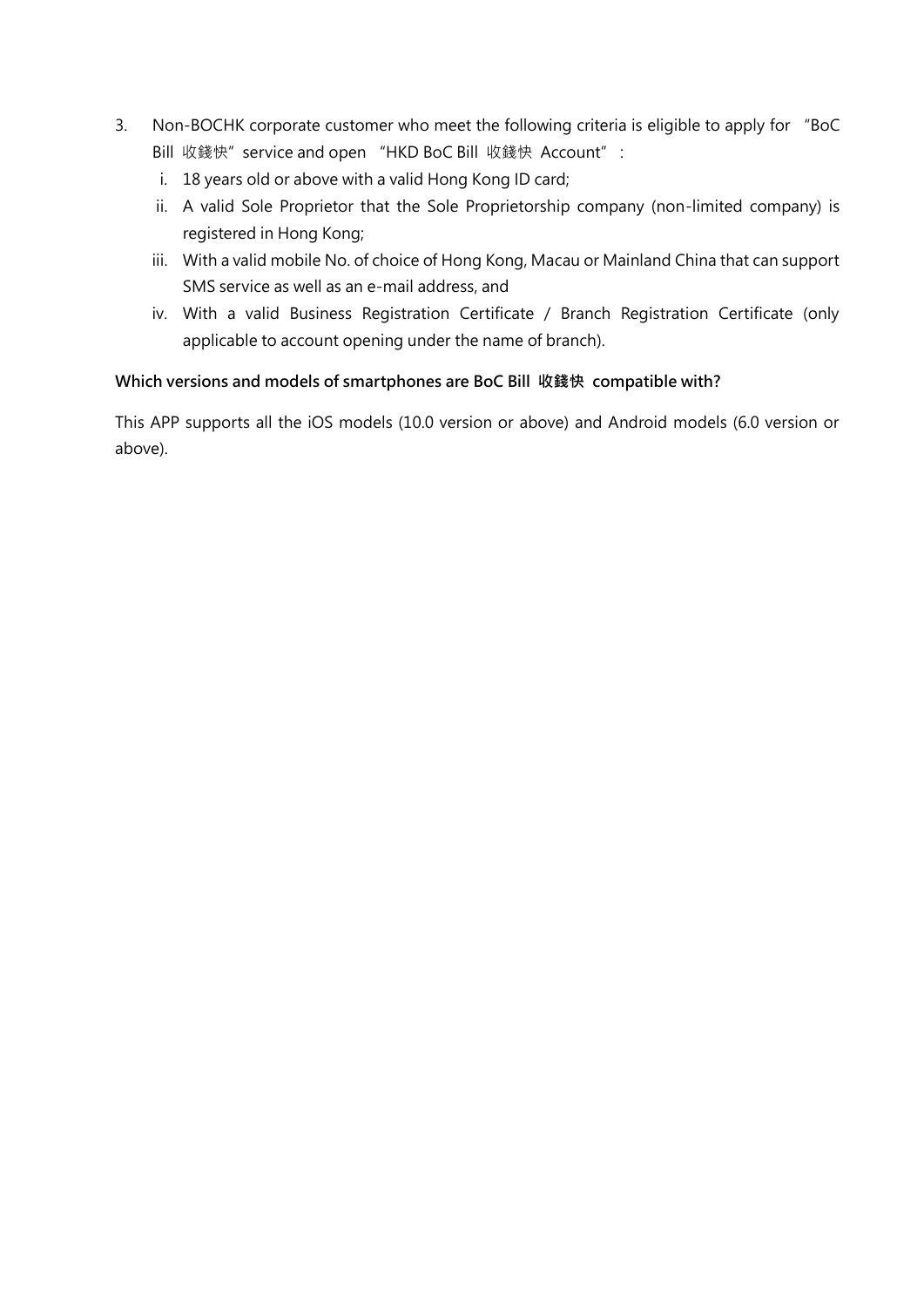# **Application / Activation / Login**

# **I am the holder of BOCHK Corporate Account and eligible for applying "BoC Bill 收錢快" service, how do I apply?**

Download and open BoC Bill 收錢快 App, then follow the steps below:

- i. Read and agree to the Terms and Conditions, and click "Agree to the above terms";
- ii. Tap "Apply" > Click "BOCHK corporate customer" > Input BOCHK corporate account No., business registration certificate No. and contact phone No.;
- iii. After completing the form, the Bank will contact you to proceed your application of BoC Bill 收錢 快 service;
- iv. Service vendor will reach you for acquiring services training and activation.

# **I am a BOC Credit Card (Int.) Ltd. merchant customer and eligible for applying "BoC Bill 收錢快" service, how do I apply?**

Download and open BoC Bill 收錢快 App, then follow the steps below:

- i. Read and agree to the Terms and Conditions, and click "Agree to the above terms";
- ii. Tap "Apply" > Click "BOC Credit Card (Int.) Ltd. customer" > Input BOC Credit Card (Int.) Ltd. Merchant No., Business Registration Certificate No. and contact phone No.;
- iii. After completing the form, the Bank will contact you to proceed your application of BoC Bill 收錢 快 service;
- iv. Service vendor will reach you for payment collection service training and activation.

# **How does a non-BOCHK corporate customer apply for "BoC Bill 收錢快" service and open a "HKD BoC Bill 收錢快 Account"?**

Download and open BoC Bill 收錢快 App, then follow the steps below:

- i. Read and agree to the Terms and Conditions, and click "Agree to the above terms";
- ii. Tap "Apply" > click "Non-BOCHK corporate customer" > Input mobile No. and confirm conditions > Follow the instructions shown on the screen, input and confirm the required information for account opening. Please note, if you quit the application or disconnect during the account opening process, the entered data will be deleted and you will need to restart the account opening process;
- iii. After inputting the required information for account opening, take photo of or upload Business Registration Certificate as instructed;
- iv. Take photo of your HKID card as instructed; Verify the correctness of the information of HKID card captured, then input your nationality (country / region);
- v. Follow the instruction of face recognition;
- vi. Enter and confirm the password to complete the application;
- vii. For supported devices, you may choose to enable biometric authentication (Touch ID or Face ID);
- viii. Verify the account holder's identity by SMS One-Time Passcode (OTP) of the account holder in our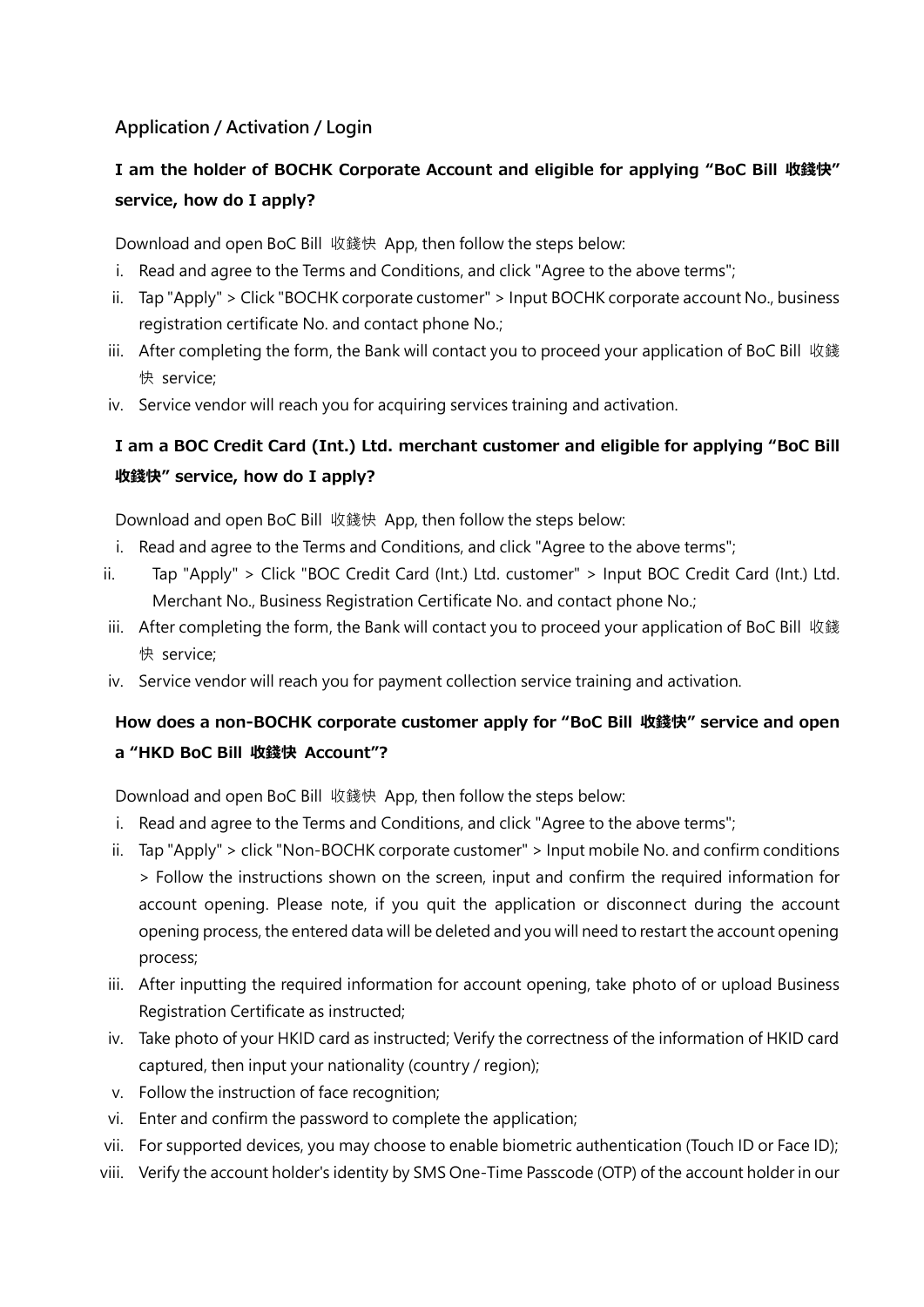bank's record;

- ix. After completing the form, you will receive an email and SMS notification confirming your successful application;
- x. You will receive notification via E-mail and SMS for the application results after completion of the application process from the Bank. The Bank may also contact you via phone to confirm your application.

# **I am the holder of BOCHK Corporate Account / BOC Credit Card (Int.) Ltd. merchant customer, can I open a "HKD BoC Bill 收錢快 Account"(the account for payment collection)?**

BOCHK will not provide "HKD BoC Bill 收錢快 Account" and the related services to the existing BOCHK corporate customer and the existing BOC Credit Card (Int.) Ltd. merchant customer. The bank has the rights to revoke the "BoC Bill 收錢快 Account" application.

### **What should I do if I have changed my mobile No. registered with my BoC Bill 收錢快 Account?**

For your continuous use of BoC Bill 收錢快 service, please visit any of our branches to update your mobile No. Please note that updating your mobile No. will not change the login ID No. of BoC Bill 收 錢快 App. You still need to enter your old mobile No. to log in while the SMS One-Time Passcode will be sent to the updated mobile No.

### **Can I still use BoC Bill 收錢快 if I have changed my smartphone?**

Yes, you can still use BoC Bill 收錢快 after changing your smartphone. You can download and install BoC Bill 收錢快 APP with new smartphone, and follow the instructions to login (enter the mobile No. registered, with the SMS One-Time Passcode and the passcode). The original session in your old smartphone will be logged out afterwards.

# **I am not a BOCHK customer, what kind of documents should I provide to open a BoC Bill 收錢快 Account?**

When you are registering for BoC Bill 收錢快 service, BoC Bill 收錢快 APP needs to capture/upload images of your Business Registration Certificate / Branch registration Certificate (only applicable to account opening under the name of branch), as well as to capture images of your HKID and your face.

### **How long does it take to register BoC Bill 收錢快?**

Normally it takes seven working days (for the payment collection service account) provided that all information and document are correct and well received. The actual time required will be subjected to the verification process and the information/document(s) submitted.

## **Do I need to ensure the correctness of the information that I submit?**

Yes, you need to check and ensure that all the information that you have submitted is correct (including information of your Business Registration Certificate / Branch Registration Certificate (only applicable to account opening under the name of branch), HKID and Account Opening Information).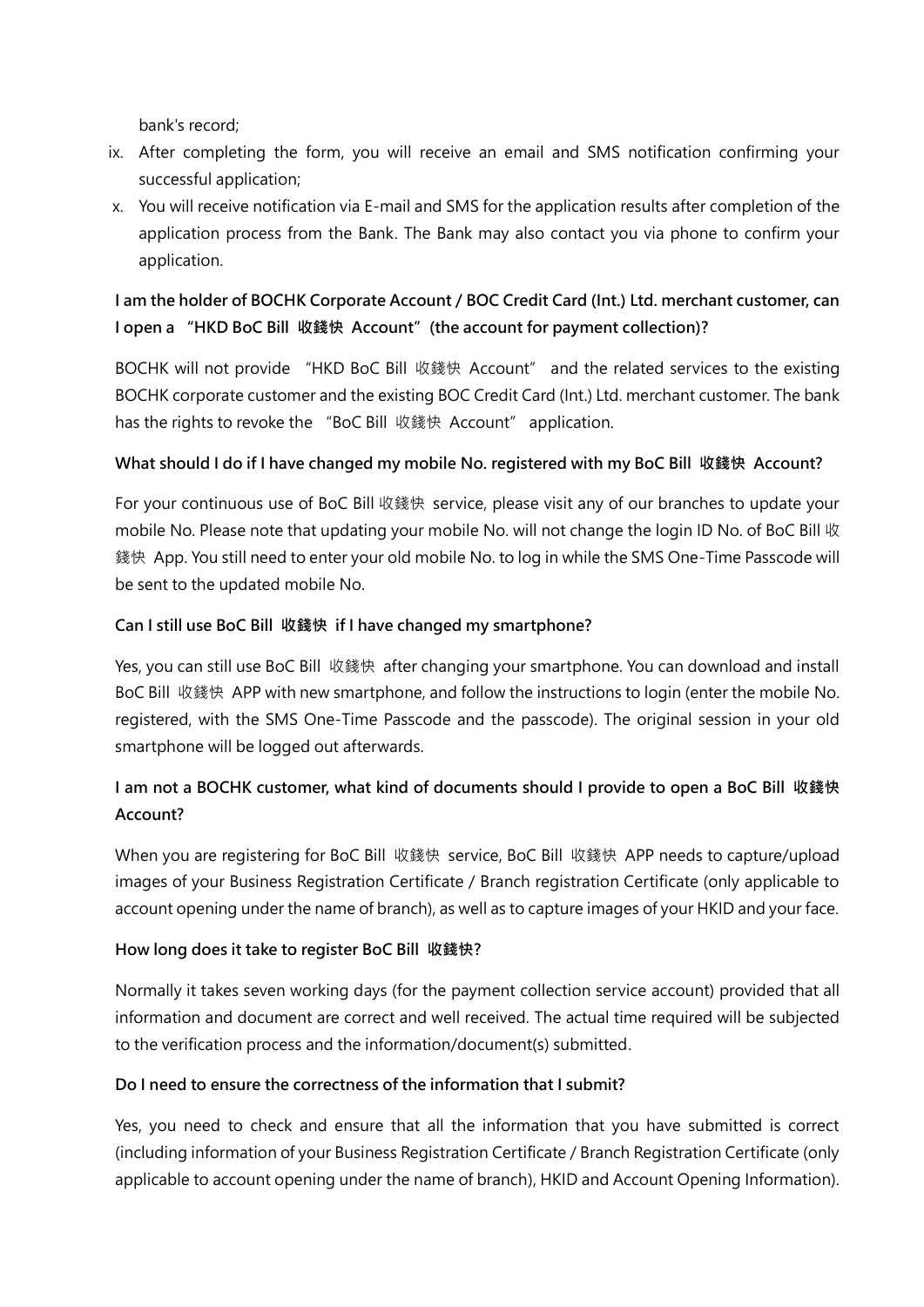If any information you provided is incorrect, we will have the right to reject your application.

### **How to login BoC Bill 收錢快?**

After successfully opening BoC Bill 收錢快, please open BoC Bill 收錢快 App, admin can input Username/Mobile No., input SME One-Time Passcode and Password/Biometric Authentication (e.g. Fingerprint/ Face ID), and press the "Login" button to login. Cashier can input Username and Password, and press the "Login" button to login.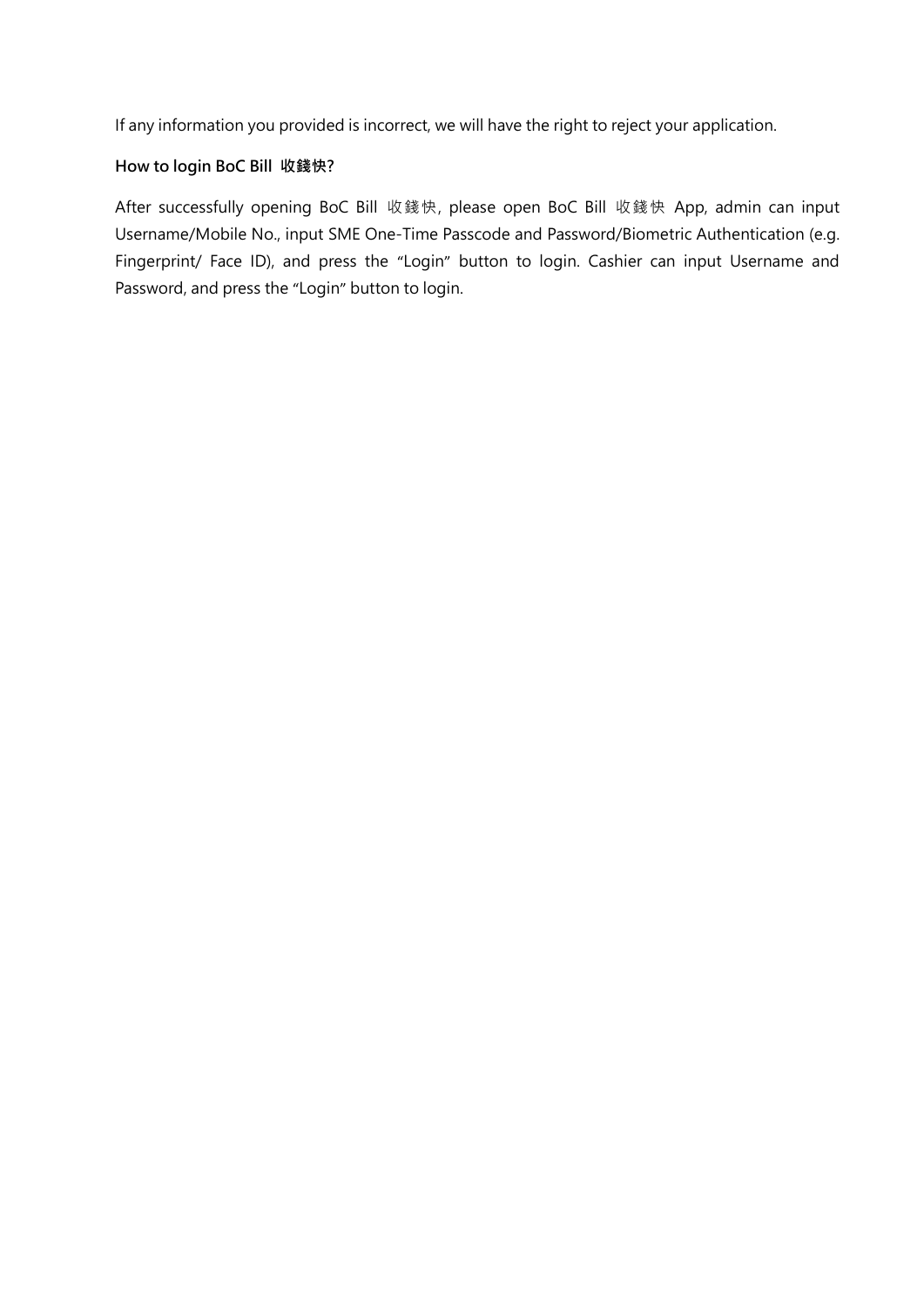# **Transaction Limits**

### **Transfer Limits**

1. What are "Transfer Limits"?

"Transfer Limits" are the BoC Bill 收錢快 limits being set to control the aggregate amount of fund transfer transactions. When you transfer fund using "Transfer" function, the monthly aggregate amount cannot exceed the respective "Transfer Limits".

- 2. What "Transfer Limits" should I set? You have to set two kinds of "Transfer Limits", including "Monthly transfer limit to BOCHK accounts" and "Monthly transfer limit to other bank's accounts".
- 3. Are there any upper limits for the "Transfer Limits"? Yes. The upper limit for "Monthly transfer limit to other bank's accounts" is HKD80,000, while the upper limit for "Monthly transfer limit to BOCHK accounts" is HKD1,000,000.
- 4. Why do the BoC Bill 收錢快 "Transfer Limits" being reset automatically? If your BoC Bill 收錢快 has no transaction for 12 consecutive months, all "Transfer Limits" will be reset to zero for the security concern of your BoC Bill 收錢快 account.

### **Collection Limits**

- 1. Does BoC Bill 收錢快 have any limit for collection? Yes. The limit for each collection transaction of BoC Bill 收錢快 is HKD2,500 (Dynamic QR) and HKD 600 (Static QR). Daily limit is HKD 4,000 while the monthly limit is HKD80,000.
- 2. Can I change the limit of collection for BoC Bill 收錢快? No. The collection limit is fixed at this stage and no change can be made.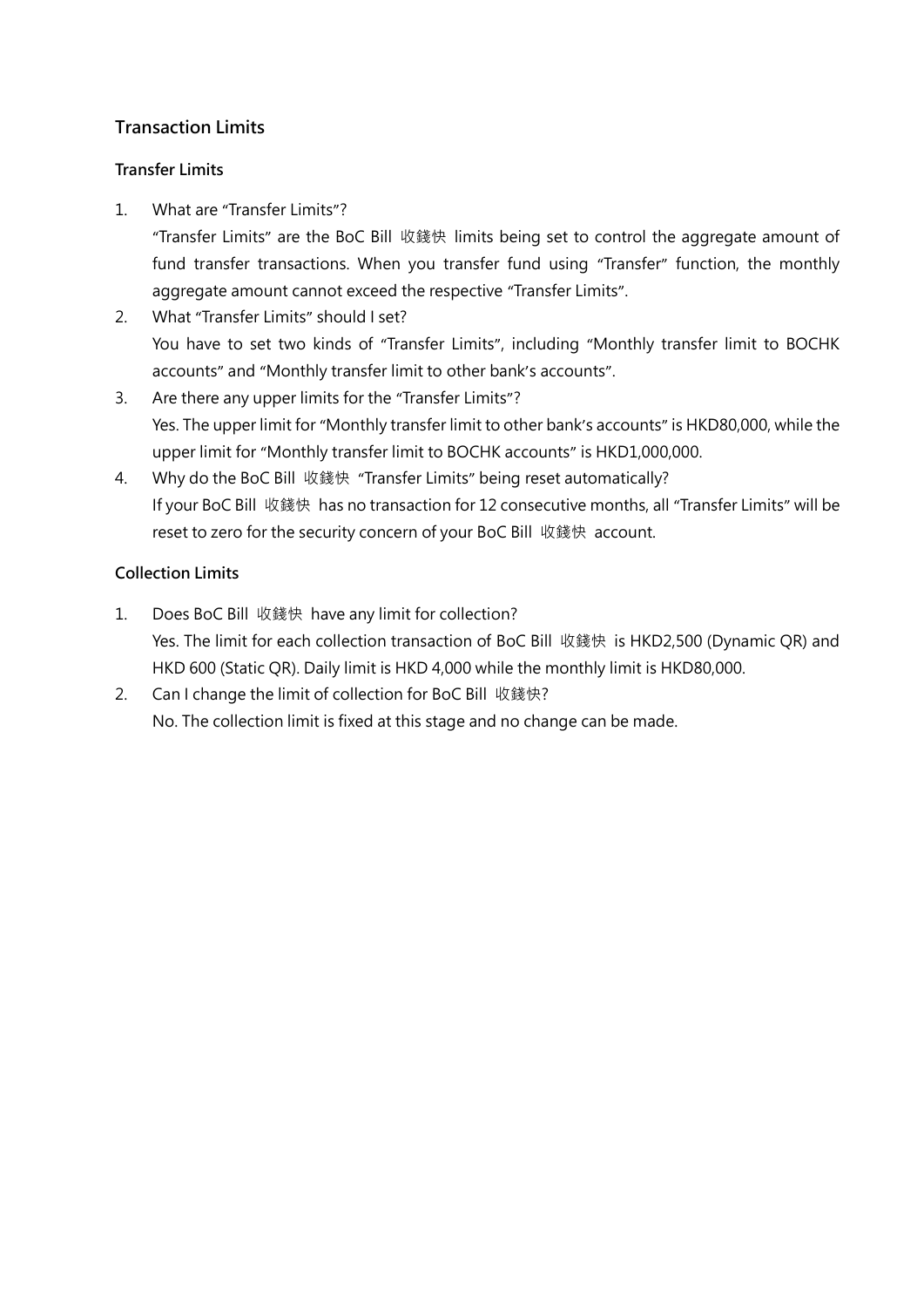# **Collection**

## **How can I collect fund from "BoC Bill 收錢快"?**

You can input the collection amount in the main page of "BoC Bill 收錢快" under cashier mode. Click "Collect" and select the collection methods, QR code will be generated for collection through the selected method.

You may also contact the Company Merchant Business Department to obtain the Collection QR code (static) without amount and present it for payer to make payment by scanning it.

Payer can use any electronic payment facilities which can support the selected QR method to scan the above QR.

### **After collection, will I receive any notification?**

In-app notification (In-app push notification and voice notification) from the "BoC Bill 收錢快" will be sent to you for each collection transaction. You may also check "Transactions" to enquire the details of each transaction within 90 days.

### **Is there any charge for the collection service?**

The annual fee is waived under the promotion period while 0.5% of transaction amount will be charged as service fee (twelve-month waiver applied for FPS fund collection services upon activation). We reserve the right to impose or adjust charges for services provided, with 30 days notification via written or electronic means. Charges to payers shall refer to their payment bank. Please note that there may be fee charged by your mobile service provider for using mobile data.

### **Is collection service a 7x24 service?**

Yes.

## **Will I receive notification for collection failure transaction?**

No, but you can check the collection failure transaction details under Transaction Records page.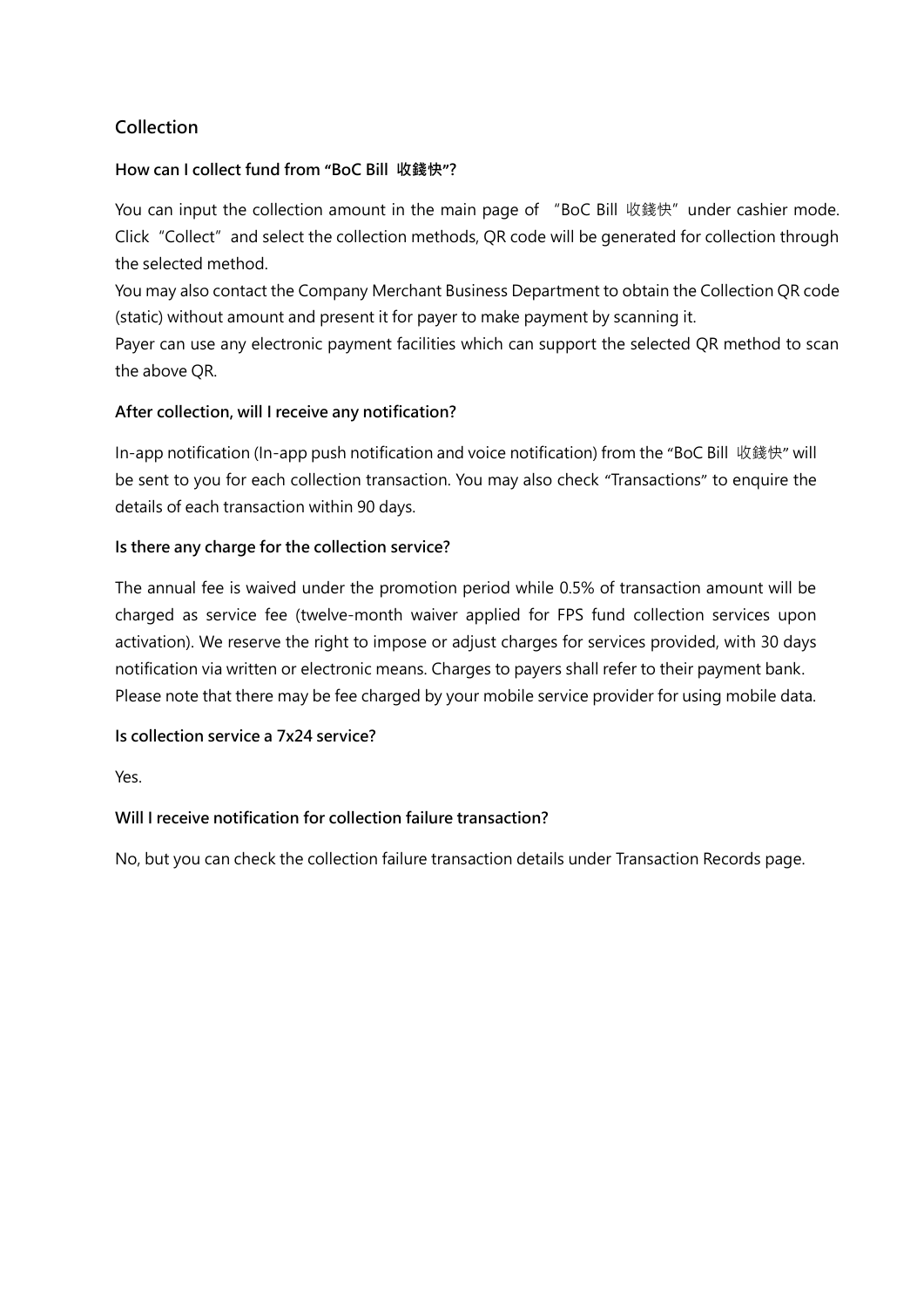# **Refund**

### **How can I do refund in BoC Bill 收錢快?**

You have to use a user account with refund permission, click "Transaction Records" in main page under cashier mode, search for the original transaction and follow the on-screen instruction to proceed the refund. Otherwise, please contact your admin.

#### **After refund, will I receive any notification?**

In-app notification (In-app push notification and voice notification) from the "BoC Bill 收錢快" will be sent to you for each refund transaction. You may also check "Transactions" to enquire the details of each transaction within 90 days.

#### **Is there any charge for the refund service?**

Service fee of fund collection services will not be returned in refund transaction.

#### **Is refund applicable to all transaction types?**

Only applicable to WeChat Pay, AliPay and UnionPay QR; Not applicable to FPS.

#### **Is there any restriction for refund amount?**

Total refund amount in single or multiple refunds must not exceed the original transaction amount.

#### **Can I refund for partial amount?**

Yes.

#### **After refund application is submitted, how long does it require to process?**

In general, it takes 3 to 5 working days to proceed.

On the day of the refund, the merchant transaction amount shall be equal to or greater than the refund amount in order for the refund to be complete.

#### **How many days of transaction can be refunded?**

Refund shall be made within 90 days from the date of the transaction.

#### **Can I do refund to the customer by other means?**

For WeChat Pay, AliPay or UnionPay QR transactions: If goods are accepted for return, any service is terminated or cancelled, or price adjustment is allowed, you shall not provide refund in cash to the customer, and must proceed refund through BoC Bill 收錢快 or merchant portal.

For FPS transactions: If goods are accepted for return, any service is terminated or cancelled, or price adjustment is allowed, you shall provide refund in cash to the customer.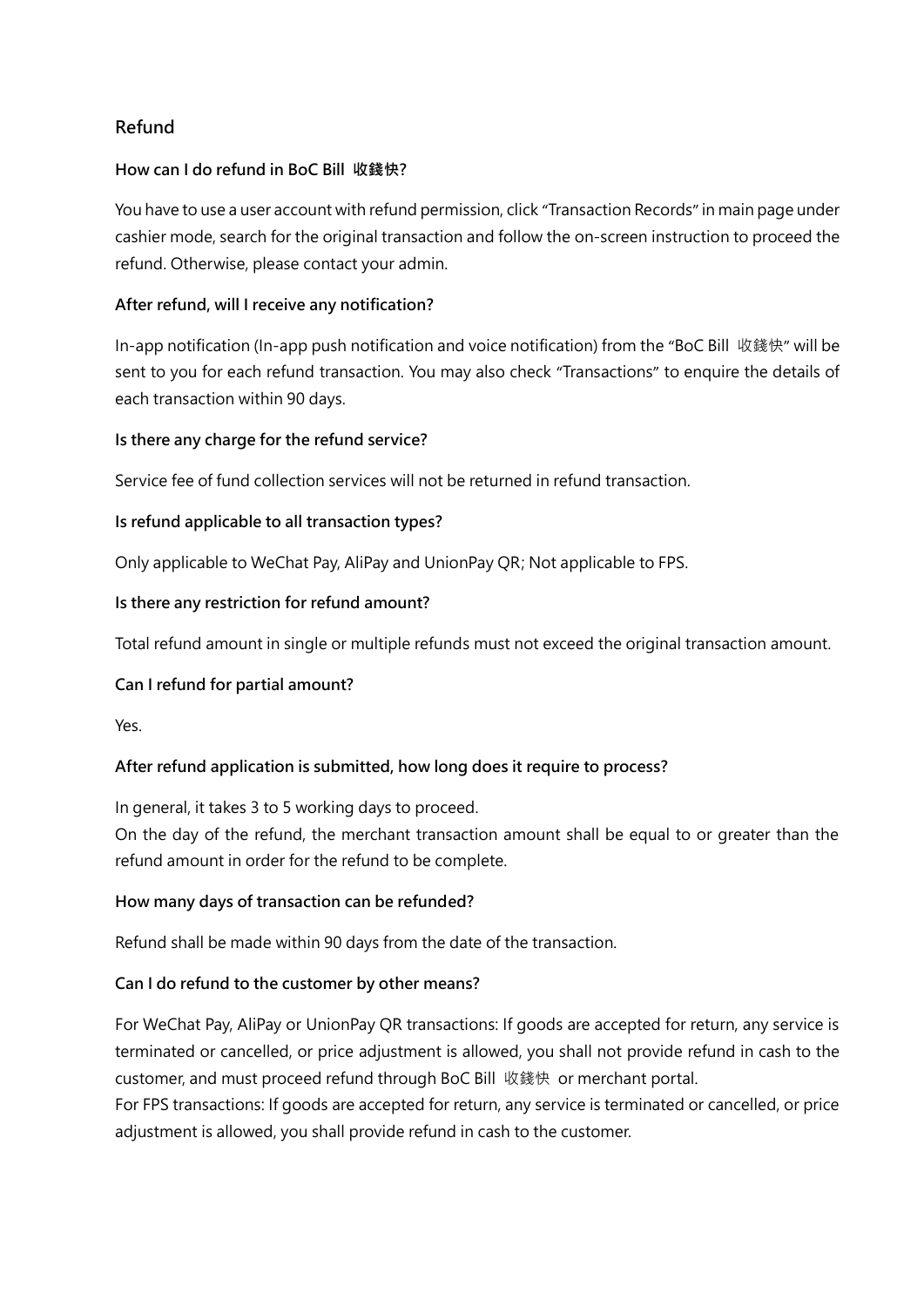# **Transfer**

### **Why I cannot find the Transfer function in BoC Bill 收錢快?**

Only the admin holders of BoC Bill 收錢快 account can use Transfer function.

### **How to transfer fund in BoC Bill 收錢快?**

For funds transfer, tap "Transfer" in functions bar under admin mode, select a transfer method and follow the instructions to complete the transfer. BoC Bill 收錢快 supports transfer by using payee's mobile No., email address, FPS ID or bank account No.

# **Can I change the daily and monthly transfer limits of Transfer function of BoC Bill 收錢快 under my name?**

Yes. You can change the daily and monthly transfer limits of Transfer function by setting the transaction limits under the "Transfer Limit" section in "Account Enquiry". For further information on transaction limits setting, please refer to section "Transfer Limits" in this FAQ.

### **Is there any fee for the Transfer service?**

The service does not incur any charges to payer and payee.

However, your mobile network operator may charge the mobile data usage when accessing the services.

### **Is 24-hour transfer service available on BoC Bill 收錢快?**

Yes.

### **How can I receive the Transfer transaction confirmation?**

If you complete a Transfer transaction via the App, our Bank will send transaction confirmation notification to you via SMS and Email.

### **Which account will be used for receiving payments via BoC Bill 收錢快 transfer service?**

If you complete the transfer via mobile No./FPS ID/email address, the funds will be credited to the pre-selected beneficiary bank account registered under FPS service. If you complete the transfer by providing bank account No., the funds will be credited to the payee's bank account.

### **Can I cancel a transfer after it is confirmed?**

No. You cannot cancel or amend a transfer once it is confirmed by SMS One-Time Passcode and BoC Bill 收錢快 password. Please make sure correct information is provided before confirming with SMS One-Time Passcode and BoC Bill 收錢快 password.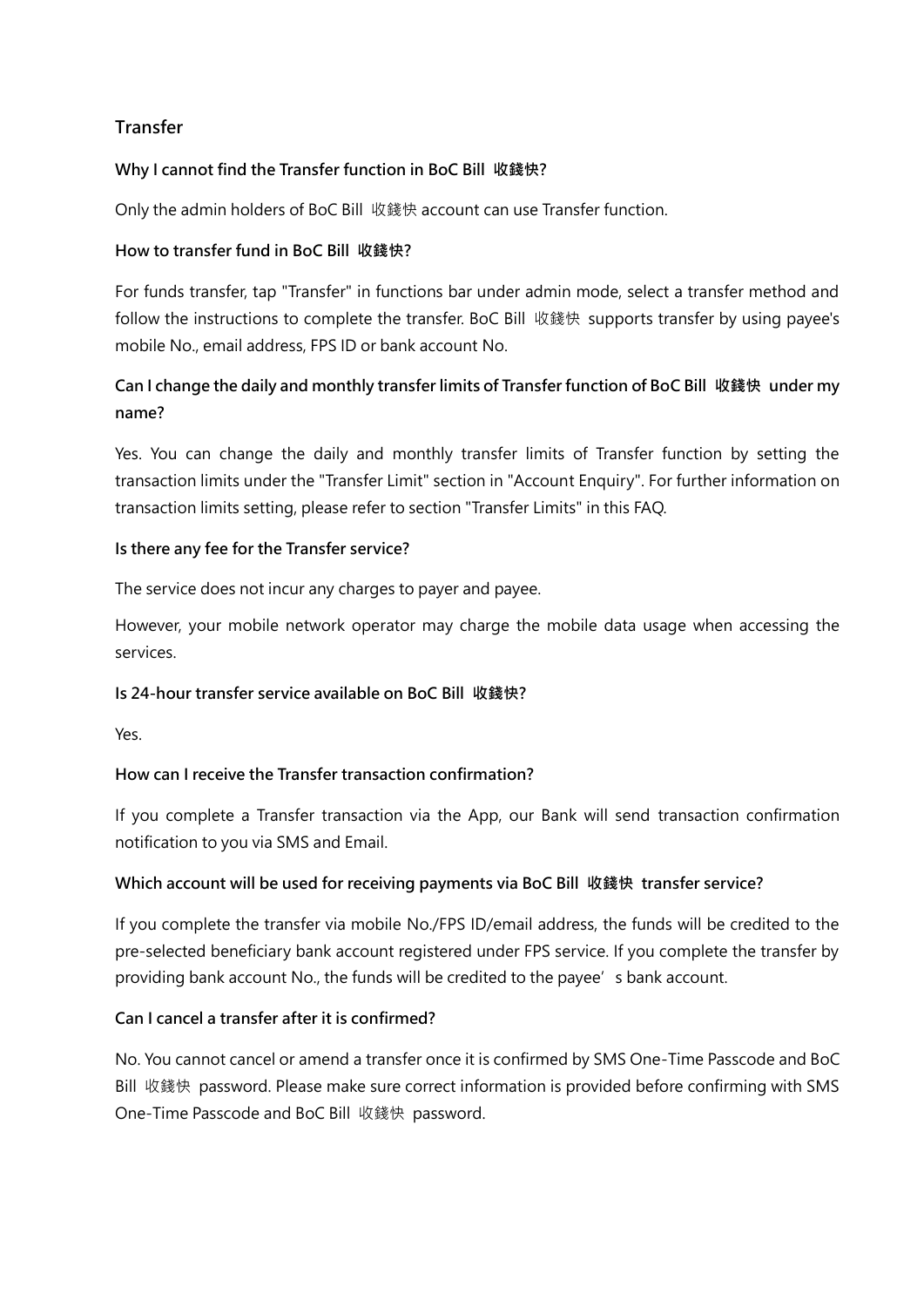# **BoC Bill 收錢快 Account**

### **Account Registration**

- 1. Why should I register BoC Bill 收錢快 Account? Without going to the bank in person, sole proprietor can open account through BoC Bill 收錢快 for mobile payment collections and funds transfer.
- 2. How many BoC Bill 收錢快 Account can I have? Each eligible Sole Proprietorship customer can have one BoC Bill 收錢快 Account.
- 3. Who is eligible for registering BoC Bill 收錢快 Account Service? The following are the eligibility criteria for registration for BoC Bill 收錢快 Account Service:

| Age                         | 18 years old or above                                     |
|-----------------------------|-----------------------------------------------------------|
|                             | Valid Hong Kong Identity Card (Hong Kong Identity Card    |
| Required Documents          | or Hong Kong Permanent Identity card)                     |
| <b>Customers</b>            | Sole Proprietorship that registered in Hong Kong          |
| Phone No., e-mail address & | With a valid mobile No. of a choice of "Mainland Chain,   |
| residential address         | Hong Kong or Macau" that can support SMS service, e-      |
|                             | mail address and residential address (only accept area of |
|                             | "Hong Kong, China")                                       |

- 4. Where can I open BoC Bill 收錢快 Account? You can only open a BoC Bill 收錢快 Account via BoC Bill 收錢快 App. Please refer to Section 2 "Application / Activation / Login" of FAQ for details.
- 5. What currencies are supported by BoC Bill 收錢快 Account? BoC Bill 收錢快 Account uses HKD as the currency for settlement.
- 6. Why do I need to provide a valid mobile No.? Transaction security is a prime concern of BOCHK. To open a BoC Bill 收錢快 Account, we need your mobile No. to send you SMS One-Time Passcode; as well as confirmation notifications.
- 7. Why do I need to provide a valid email address? Transaction security is a prime concern of BOCHK. We use your email address to send you notifications of transactions.
- 8. Can I register BoC Bill 收錢快 Account if I have the new Smart Identity Card? BoC Bill 收錢快 does not support holder of new Smart Identity Card to register BoC Bill 收錢快 Account at this stage.
- 9. Can I register BoC Bill 收錢快 Account if I am not a holder of Hong Kong Identity Card? BoC Bill 收錢快 does not support non-HKID card holders to register BoC Bill 收錢快 Account at this stage. To use BoC Bill 收錢快 service, you go to any of our branches to open a bank account if needed.
- 10. What is the nationality requirement for register BoC Bill 收錢快 Account? BoC Bill 收錢快 only accept customer whose nationality (Country / Region) is "China", "Hong Kong, China" or "Macao, China" to register at this stage.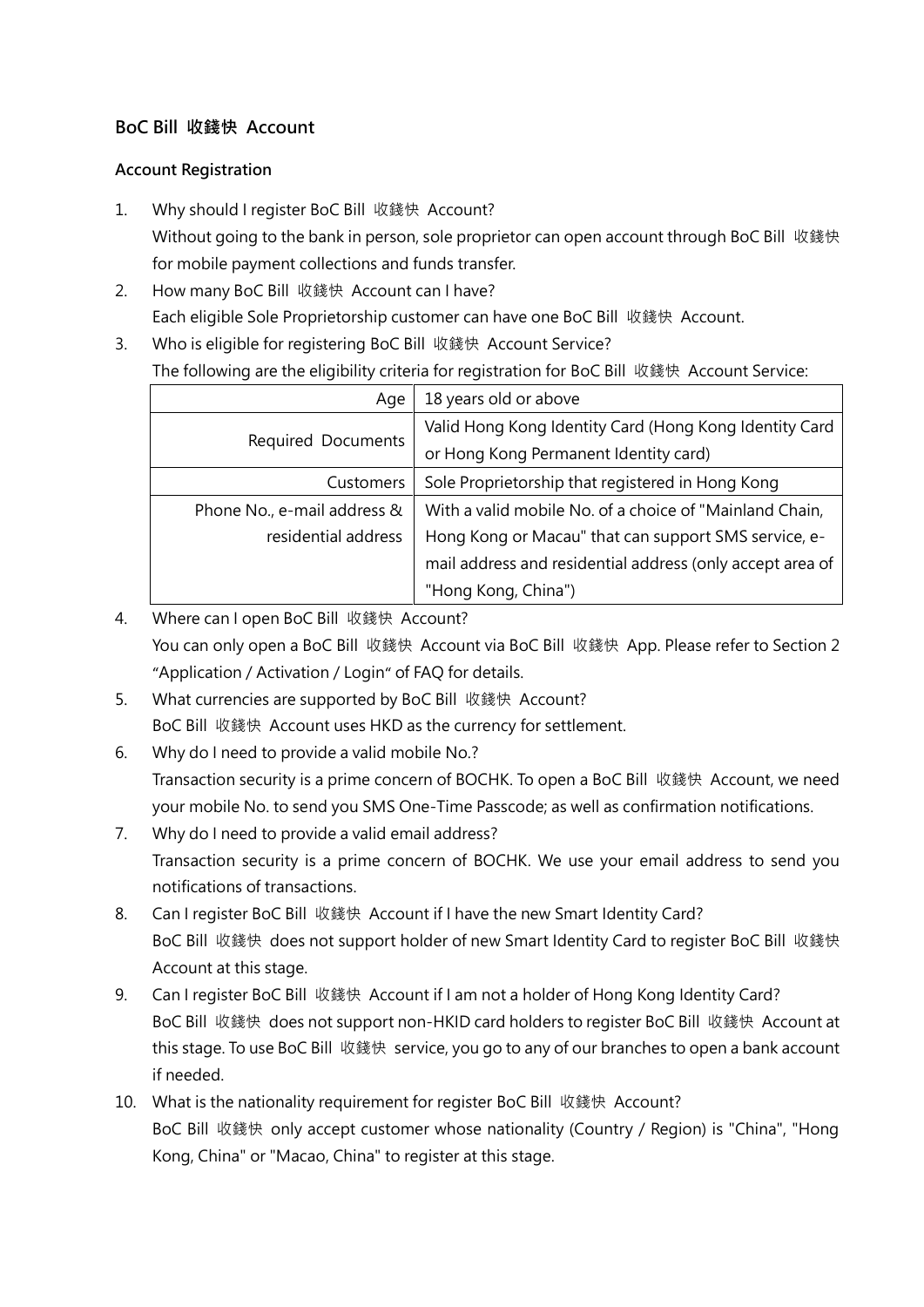- 11. Can I open bank account in branch if I have registered BoC Bill 收錢快 Account? Yes. If you hold both BoC Bill 收錢快 Account and bank accounts, personal data provided while registering bank accounts will be adopted by our bank.
- 12. Is BoC Bill 收錢快 Account an interest earning account? No.
- 13. What should I do if there is an alert message "Application in process, we will notify you the application results shortly" when I register the BoC Bill 收錢快? Your registration is being processed if you see the message. You will be notified via SMS and Email about the result of your registration. The Bank may also contact you via phone to confirm your application. If a successful account opening notification is received, you can enjoy the BoC Bill 收錢快 service.

## **Account Settings**

- 1. How can I amend the submitted personal information during opening the BoC Bill 收錢快 Account (including: name, nationality, mobile No., email address, residential address and etc...)? If you hold BoC Bill 收錢快 Account with our bank, you can fill in the "Contact Information Amendment Form (Companies/Organizations)"and "Customer Information Amendment Form (Companies/Organizations)", and submit these forms to any branch of our bank for amending information during opening the BoC Bill 收錢快 Account.
- 2. Will BoC Bill 收錢快 display my personal information (including: nationality, mobile No., email address, residential address and etc...)? No.
- 3. Are the "Contact Information Amendment Form (Companies/Organizations)"and "Customer Information Amendment Form (Companies/Organizations)" downloaded from Internet banking applicable to BoC Bill 收錢快 Account?

Forms are applicable for the customer who holds BoC Bill 收錢快 Account maintained in our bank, those submitted information will be updated according to the forms.

## **Account Transaction**

- 1. Will the balance in the BoC Bill 收錢快 Account be entitled to any interest? No.
- 2. If my transaction has already reached the maximum daily transaction limit cap, what can I do? If you have reached this limit, you could only effect transactions on the next day.
- 3. What can I do if the system showed up "transaction failed" message? You can check the reasons for transaction failure in BoC Bill 收錢快 and take corresponding measures. If necessary, you are welcome to call our BOCHK Corporate Customer Service Hotline at (852) 3988 2288 for transfer related problems or the Company Merchant Business Department Service Hotline at (852) 2853 8702 for payment collection related problems.
- 4. Does BoC Bill 收錢快 Account have dormant account status? Yes. If there is no transaction in your BoC Bill 收錢快 Account in two years, our bank will set a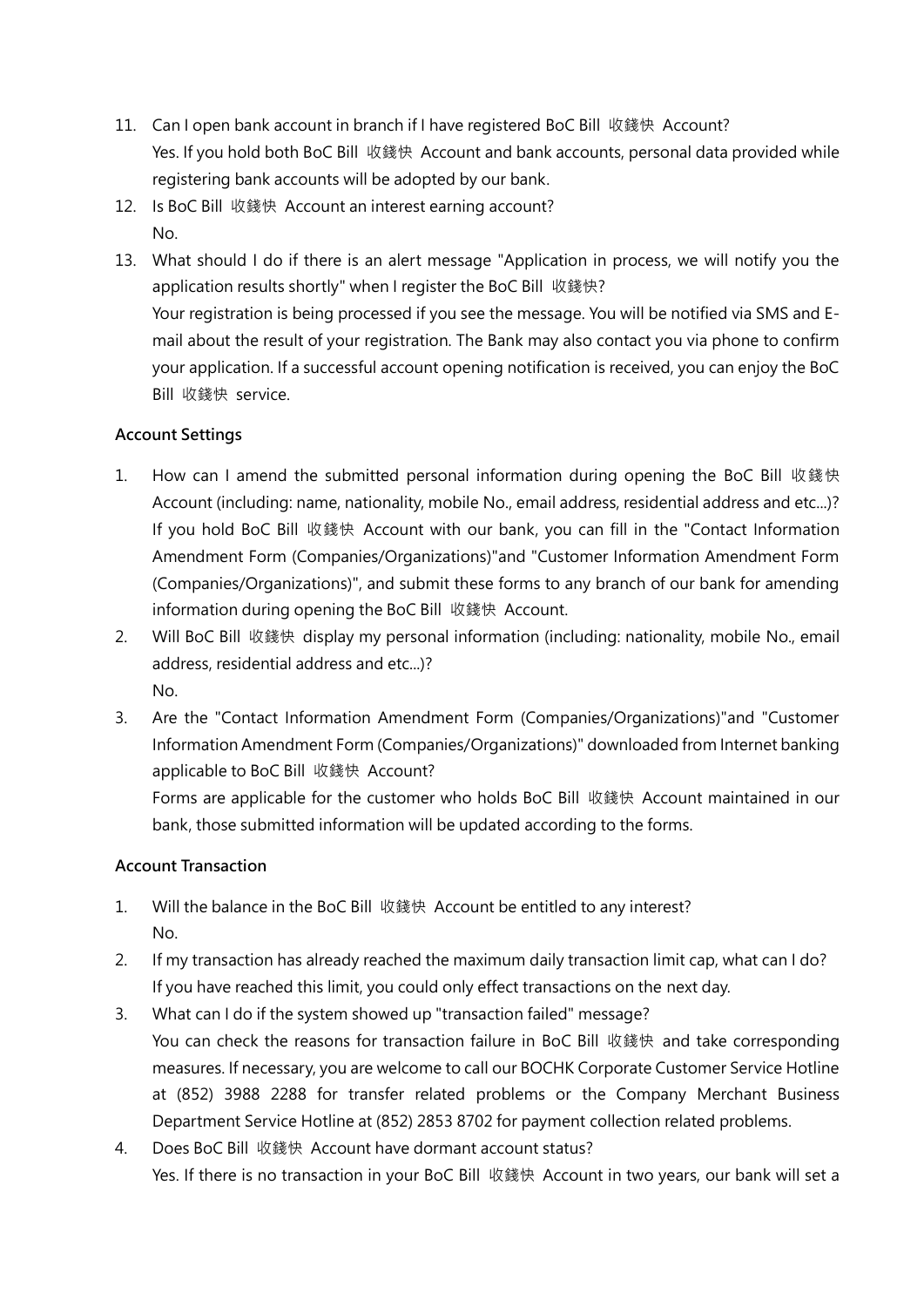status of receive only but not allow payment on your Account. Please call our BOCHK Corporate Customer Service Hotline at (852) 3988 2288 or visit our branch if you would like to activate your Account.

#### **Security & Privacy**

1. If I suspect my Account has been used in an unauthorised way, what should I do? If you suspect your Account has been used in an unauthorised way, you should suspend or close your BoC Bill 收錢快 Account as soon as possible. Please contact us by calling our BOCHK Corporate Customer Service Hotline at (852) 3988 2288.

### **Fee and charges**

1. Will I be charged any fee for downloading BoC Bill 收錢快?

The annual fee is waived under the promotion period while 0.5% of transaction amount will be charged as service fee (twelve-month waiver applied for FPS fund collection services upon activation). Service fee will not be returned in a refund transaction. We reserve the right to impose or adjust charges for services provided, with 30 days notification via written or electronic means. To avoid any doubt, during the use of BoC Bill 收錢快 Account Service, you will bear any charges incurred by text message, mobile data usage or phone calls with your mobile service provider. You will also bear all the taxes (including goods and services tax) under applicable laws. Please refer latest announcement or update in our website www.bochk.com if you would like to know our fees and charges.

2. If I request written transaction records of my Account, will it be charged? If you request written transaction records and balance of BoC Bill 收錢快, BOCHK could provide the respective transaction details in a certain period of time, while it may be subject to fees and charges as specified by us. (For details, please refer to our website https://www.bochk.com/en/servicecharge.common.html. The fee item is under "Request for savings/ fixed deposit account records" with "Other services".

### **Account Closure**

1. How do I close my BoC Bill 收錢快 Account?

You can close your BoC Bill 收錢快 Account in BoC Bill 收錢快 APP. The original transaction record will not be kept after closing the BoC Bill 收錢快 Account.

Please be sure that your account balance is zero, choose "Account Enquiry" in Menu > "Account Setting" > "Close BoC Bill 收錢快 Account". Your BoC Bill 收錢快 Account and service will be cancelled after your confirmation and authentication.

You may then remove this APP from your smartphone by uninstalling it.

Alternatively, you could contact BOCHK Corporate Customer Service Hotline at (852) 3988 2288 for assistance.

2. If there is remaining balance in my BoC Bill 收錢快 Account, can I close the account? No. BoC Bill 收錢快 account can only be closed when the balance is zero. If there is remaining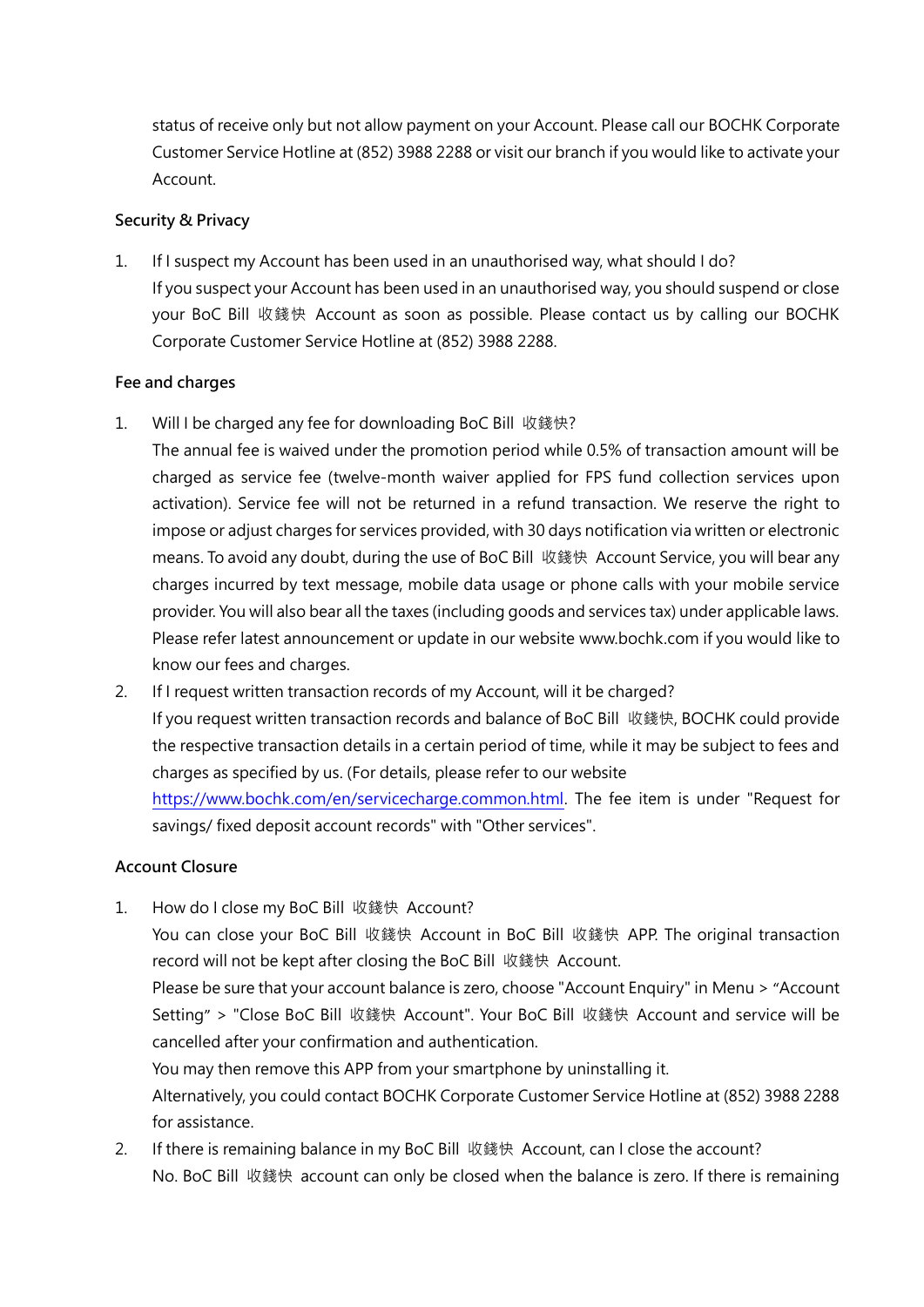balance in Account, customer can make transfer or payment to make the balance to be zero and then close it.

- 3. I failed to close my BoC Bill 收錢快 Account service in BoC Bill 收錢快 APP, what should I do? You could contact our BOCHK Corporate Customer Service Hotline at (852) 3988 2288 for enquiry.
- 4. After closing my BoC Bill 收錢快 Account, how could I reactivate my BoC Bill 收錢快 Account ? After closing your BoC Bill 收錢快 payment collection service, the original activated BoC Bill 收 錢快 Account will be closed at the same time. You are welcome to register the service again through BoC Bill 收錢快 APP and a new BoC Bill 收錢快 Account will be opened for you after successful application.

### **Account Suspension**

- 1. How do I suspend my BoC Bill 收錢快 Account? You can suspend your BoC Bill 收錢快 Account in BoC Bill 收錢快 APP. Please choose "Menu" > "Account Enquiry" > "Account Setting" > "Suspend BoC Bill 收錢快 Account". Your BoC Bill 收錢快 account will be suspended after confirmation and authentication are completed.
- 2. If there is remaining balance in my Account, can I suspend my BoC Bill 收錢快 Account? Yes, you could suspend your BoC Bill 收錢快 Account. The remaining balance will be kept in your account.
- 3. What are the implications of suspending my BoC Bill 收錢快 Account? After suspension, BoC Bill 收錢快 Account would be suspended immediately (for example collection and transfer services etc. would be suspended). You could reactive your BoC Bill 收錢 快 Account in BoC Bill 收錢快 APP later.
- 4. After suspending the service, how could I reactivate my BoC Bill 收錢快 Account? You could reactivate your BoC Bill 收錢快 Account in BoC Bill 收錢快 APP. After confirming with SMS One-Time Passcode and your password, you could reactivate your suspended BoC Bill 收 錢快 Account. Daily transaction limit and annual transaction limit are inherited from the original settings.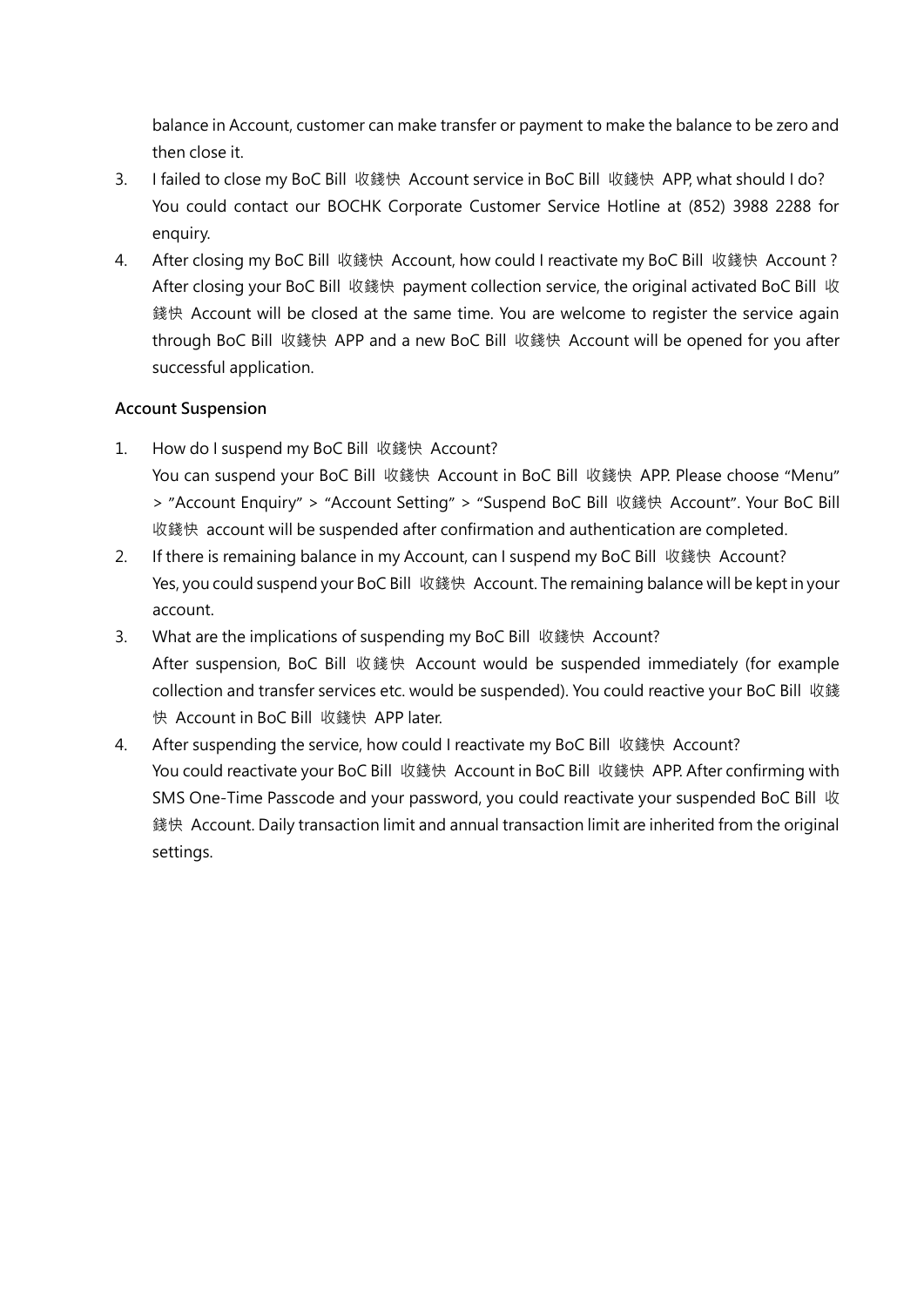# **Account Enquiry/ Transaction Enquiry**

### **How to check the BoC Bill 收錢快 account information?**

Admin holders of BoC Bill 收錢快 account can enquire your BoC Bill 收錢快 Account through "My Account" in the menu under admin mode. Due to security reasons, account balance and partial account information are masked, you can check the entire information once you input password/biometric authentication.

### **How to check my transfer and transaction history in BoC Bill 收錢快?**

- Admin holders of BoC Bill 收錢快 account can find the transfer records for BoC Bill 收錢快 through the "Transfer Records" icon at the top right hand corner in home screen of the APP under admin mode.
- You can find the transaction records for BoC Bill 收錢快 through the "Transaction Records" icon at the top right hand corner in home screen of the APP under cashier mode.

#### **How many days of transfer and transaction records can I view in BoC Bill 收錢快?**

- You can retrieve up to 180 days of your transfer records by choosing "Transfer Records" in the menu under admin mode.
- You can retrieve up to 90 days of your transaction records by choosing "Transaction Records" in the menu under cashier mode.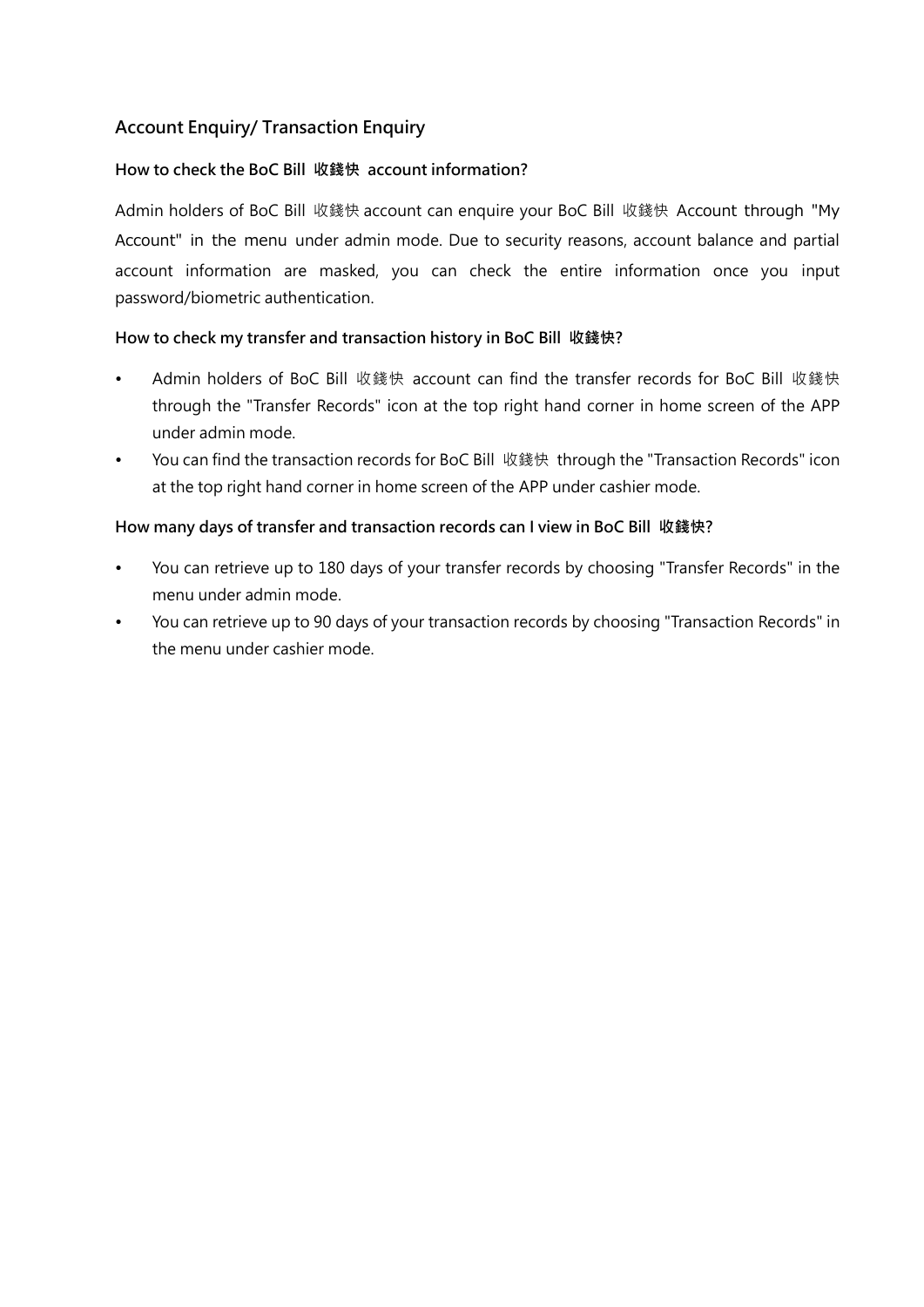## **User Management**

### **What's user management?**

You can create and manage user account for your staffs in "User Management" according to your business need. Your staffs can also use BoC Bill 收錢快 to collect payment anytime and anywhere for you.

## **What is the difference between admin and cashier?**

Admin is the owner (which is business owner) who have full permission in BoC Bill 收錢快, including but not limited to, admin and cashier related functions. Whereas cashier can only use cashier related functions in BoC Bill 收錢快.

### **How can I collect fund if I am an admin?**

You can add and bind a cashier in "User Management" under admin mode. Once completed, click "Switch to Cashier Mode" in main page to use cashier functions.

### **How to add a cashier?**

You can add a cashier in "User Management" under admin mode, each cashier shall bind to a store and terminal. Once cashier is added, you will receive an email and SMS notification.

### **How to suspend a cashier?**

You can search the cashier in "User Management" under admin mode, click suspend and follow the on-screen instruction to complete. After suspending the cashier operation, any functions related to BoC Bill 收錢快 cannot be used (login and operation). If you want the cashier to operate again, please re-activate the cashier.

### **How to delete a cashier?**

You can search the cashier in "User Management" under admin mode, click delete and follow the onscreen instruction to complete. After deleting the cashier operation, any functions related to BoC Bill 收錢快 cannot be used (login and operation). If you want the cashier to operate again, please recreate the cashier and bind the terminal.

### **How to activate a cashier?**

You can search the suspended cashier in "User Management" under admin mode, click activate and follow the on-screen instruction to complete. If cashier is not yet bound to store and terminal, please bind it.

### **How can I add, modify or delete a store and idle terminal?**

You cannot add, modify or delete a store and idle terminal in BoC Bill 收錢快, please contact the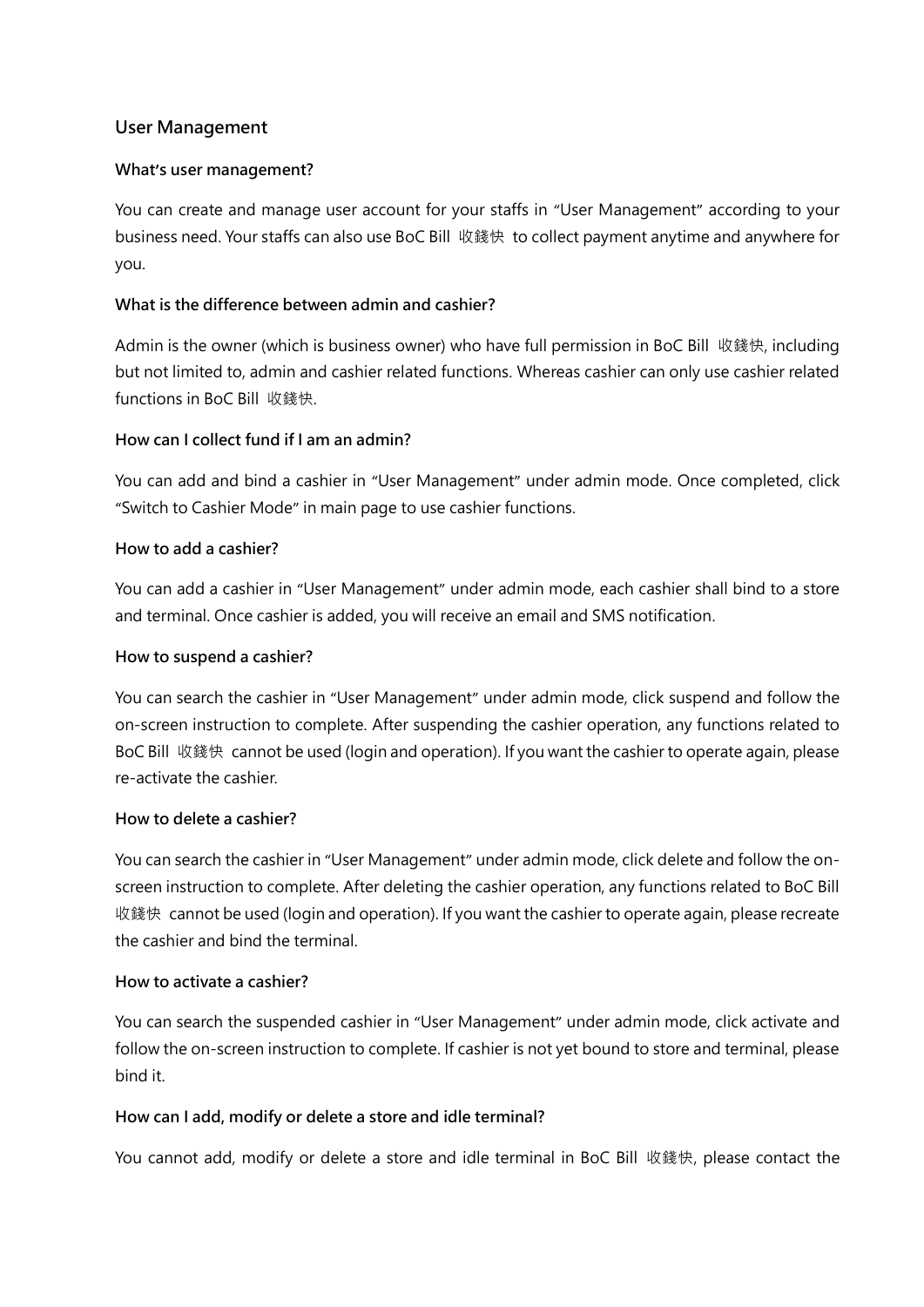Company Merchant Business Department Service Hotline at (852) 2853 8702.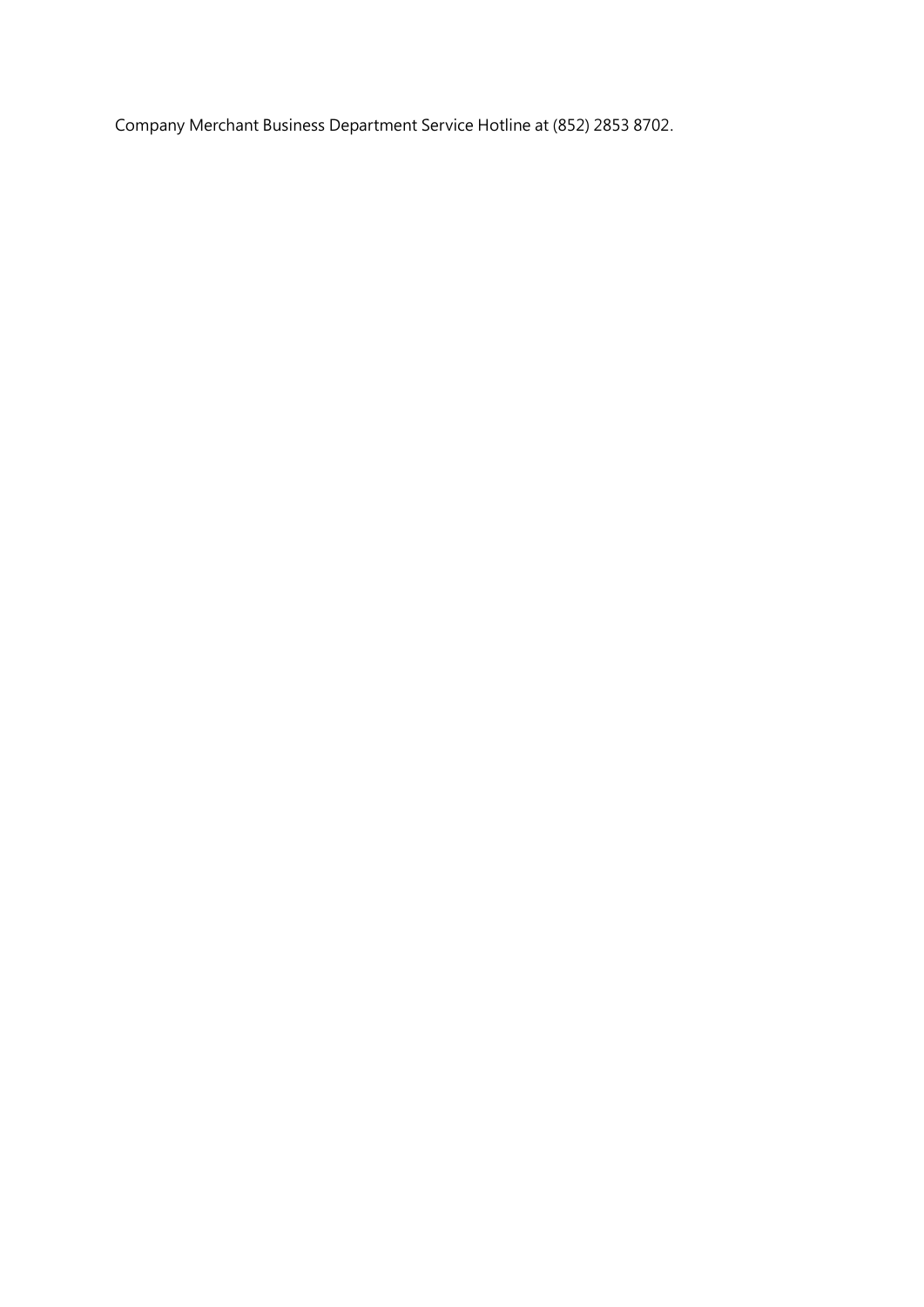# **Security**

## **Is BoC Bill 收錢快 service secured?**

Transaction security and account security are prime concerns of BOCHK, we have comprehensive measures to protect our customers, which include but are not limited to:

- BoC Bill 收錢快 service can only be used after login; therefore, this APP is monitored under the Bank's mobile application controls;
- You could process your payment only after passcode authentication or biometric authentication;
- The QR code generated under the "QR Code" function will only be valid for 180 seconds. After that the QR code will be replaced with a new one automatically after 120 seconds.
- You will have transaction notifications through different channels (including SMS, Email, In-app push notification) and the notification preferences would be based on the current credit card and the Bank's notification rules and practices.
- We have adopted encryption to ensure the security of your data during transmission.

## **How could I ensure the security of BoC Bill 收錢快?**

- Before confirming a funds transfer, you should ensure the mobile No., email address, account No. or FPS ID used as payee's identifier is correct.
- You shall take all reasonable steps to keep your personal information and bank account information safe and secure.
- Please do not disclose your mobile No. in our Bank's record, passcode, or other BoC Bill 收錢快 service-related information to anyone or any company or any third party.
- You are recommended to set up firewall and install anti-virus software or mobile security applications in your mobile device and update them regularly. In this connection, you can visit HKCERT website for reference:<https://www.hkcert.org/mobile-security-tools>
- To protect your online transactions, we will check whether your mobile device is jailbroken or rooted and with recommended operating systems for minimum security requirements upon using this App. You may not be allowed to access this APP via such device. Please pay attention to this reminder.
- Please download and install the latest version of this App, other applications, operating systems and browsers regularly in the official APP stores (Google Play™ and APP Store) or our website. Do not install this APP from mistrusted sources. If there is any mobile application of a suspicious nature, please do not download, login and should stop operation immediately.

## **What should I do if there are suspicious transactions in this App?**

- If you discover any suspicious transfer transactions, you shall immediately call BOCHK Corporate Customer Service Hotline at (852) 3988 2288 for suspicious Account transactions.
- If you discover any suspicious payment transactions, you shall immediately call the Company Merchant Business Department Service Hotline at (852) 2853 8702.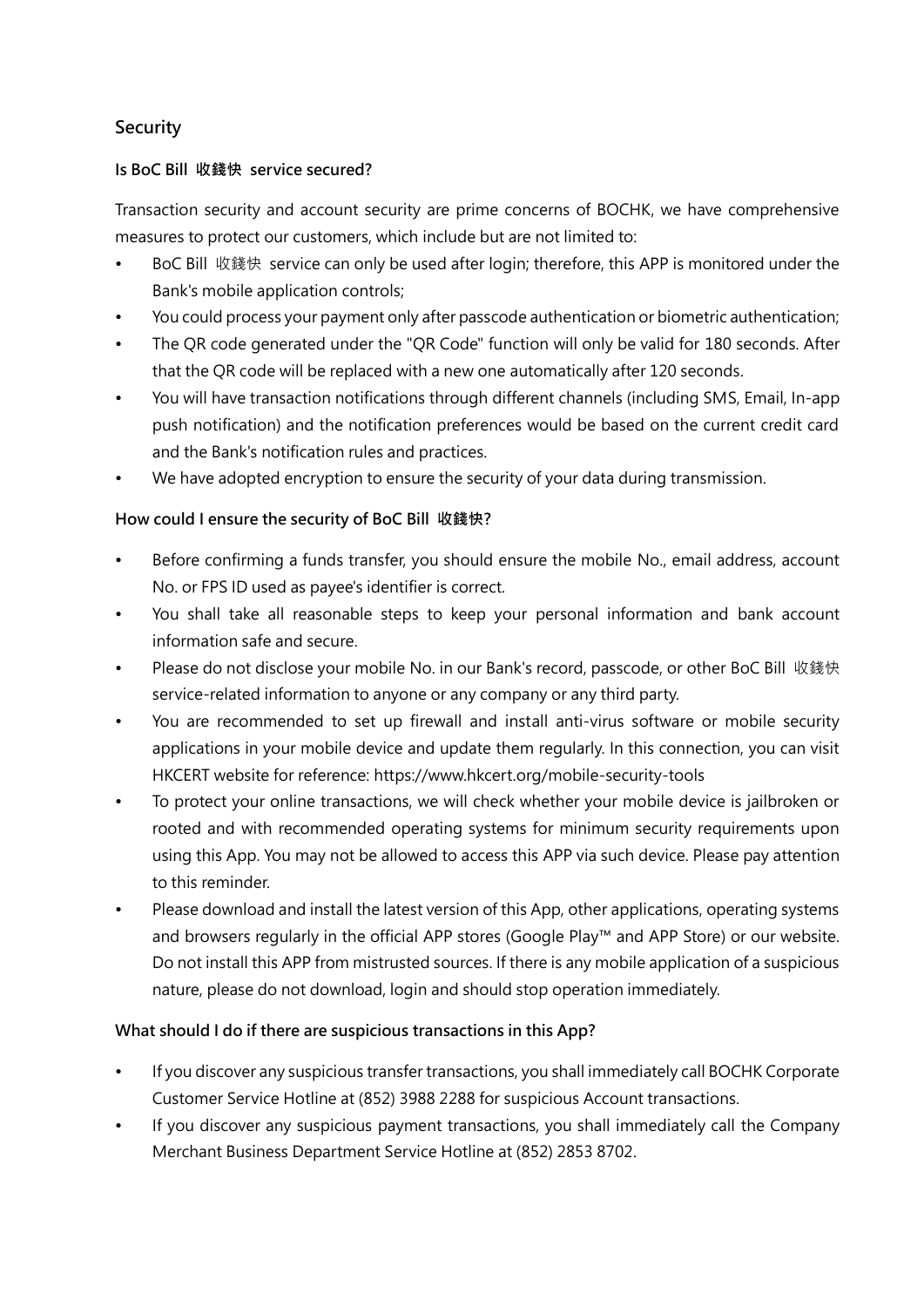#### **What should I do if I lost my smartphone?**

You shall immediately call BOCHK Corporate Customer Service Hotline at (852) 3988 2288 to suspend your BoC Bill 收錢快 Account.

#### **Should I change my password regularly?**

Yes, you should. For security reasons, our Bank advises you to change passcode regularly.

# **Can I download BoC Bill 收錢快 on my smartphone if my smartphone has been jailbroken / rooted / installed pirated software?**

Under no circumstances should you download BoC Bill 收錢快 on a smartphone that has been jailbroken, rooted or installed pirated software.

### **What is Biometric Authentication?**

Biometric Authentication facilitates any biometric credential specified by the Bank, includes but not limited to fingerprint and face ID, that is stored on your mobile phone to be used for authentication of transaction.

Availability of Biometric Authentication is subject to your device's brand, model and version of operation system.

# **Can I add biometric credential other than myself to this mobile application or let others to add their biometric credential to this mobile to my mobile device?**

No. You must ensure that only your biometric credential is stored on your mobile phone to access the device, and ensure the security of the security codes as well as the password or code that you can use to store your biometric credential and register the "Biometric Authentication" on your mobile phone.

### **Is my biometric credential stored in BOCHK?**

The Bank does not store any of your biometric credential. Please note that if you have registered Biometric Authentication, after disabling Biometric Authentication, your biometric credentials will be continuously stored on your mobile phone. You may consider cancelling the data at your decision. Please refer to the Terms and Conditions for use of Biometric Authentication.

### **Should I enable "Face ID Authentication" if my siblings and I look alike or I am an adolescent?**

You must not use Biometric Authentication if you have reasonable belief that other people may share identical or very similar biometric credential(s) of you or your biometric credential(s) can be easily compromised. For instance, you must not use facial recognition for authentication purpose if you have identical twin or triplet sibling(s).

You must not use Biometric Authentication if the relevant biometric credential(s) of you are or will be undergoing rapid development or change. For instance, you must not use facial recognition for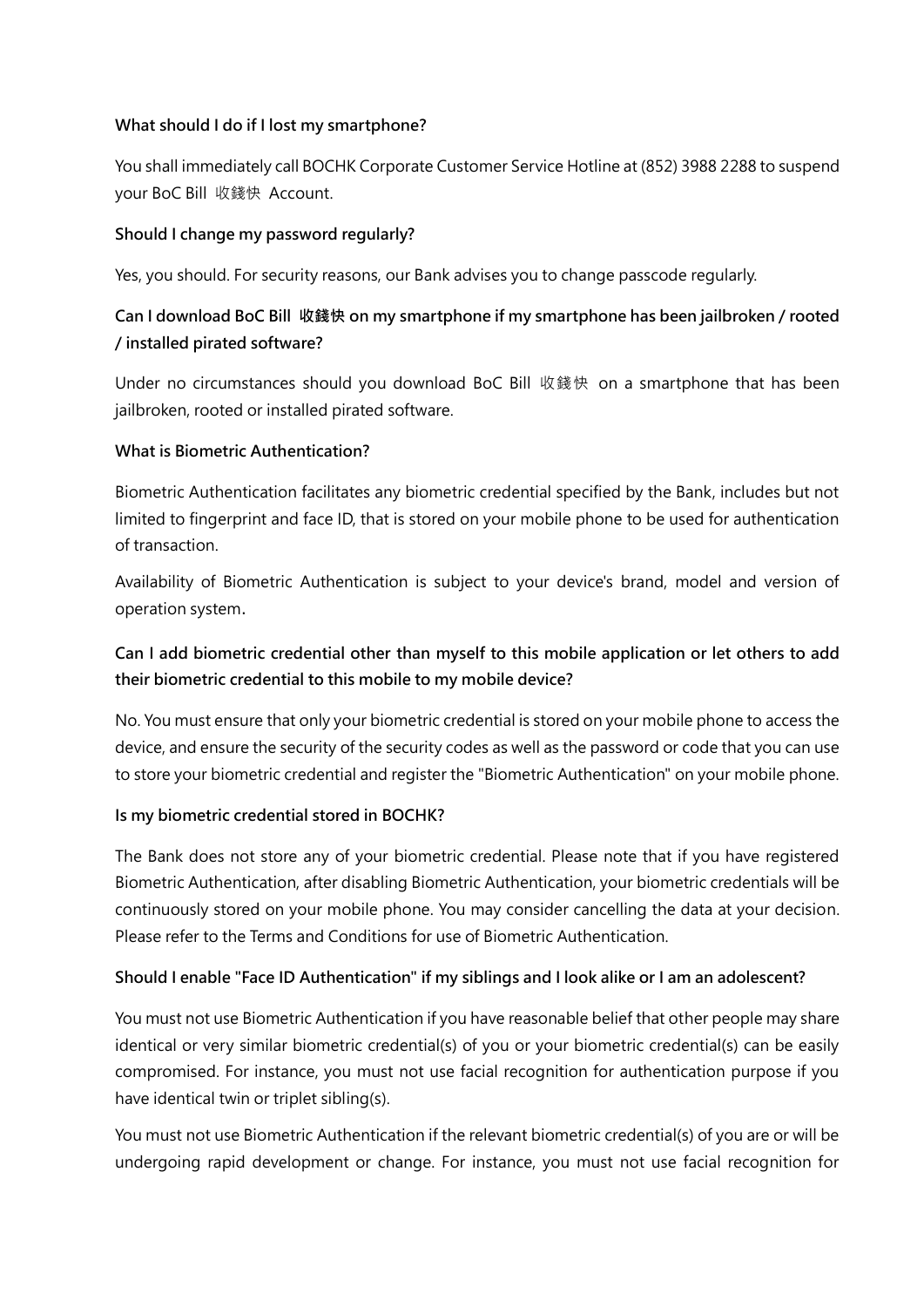authentication purpose if you are an adolescent with facial features undergoing rapid development.

### **What precautions should I take when I set up my password?**

- Do not use your date of birth, HKID / passport No., telephone No. or any combinations of your English name as your password.
- Do not use 3 or more consecutive identical alphabets or digits, e.g. "333", "bbb" etc...
- Do not use sequential alphabets or digits, e.g. "123", "abc, etc...
- Do not use your user name / login ID as your password.

### **Why should I update my operating systems and Applications regularly?**

It helps to fix security problems of the operating systems or applications if you update and download updates provided by software vendors regularly. This helps to prevent your computer from virus attacks or unauthorised access from hackers.

#### **What should I do if I found out there are unauthorised transactions?**

You should examine and verify the correctness of your account statement and confirmation of transaction, including but not limited to confirmation of transaction sent via SMS and email. You shall notify our Bank or call BOCHK Corporate Customer Service Hotline at (852) 3988 2288 / the Company Merchant Business Department Service Hotline at (852) 2853 8702 as soon as reasonably practicable if you find or believe that your password has been compromised, lost or stolen or that any unauthorised transactions have occurred.

### **Where can I obtain more information on precautionary measures for mobile application?**

Hong Kong Monetary Authority

 Internet Banking https://www.hkma.gov.hk/chi/key-functions/banking-stability/consumer-corner/strengthening-financialconsumer-protection/consumer-education-programme/internet-banking.shtml

Hong Kong Police

 Introduction to Technology Crime and Prevention Tips https://www.police.gov.hk/ppp\_tc/04\_crime\_matters/tcd/index.html

### HKSAR Government

 The InfoSec Web Site https://www.infosec.gov.hk/tc\_chi/main.html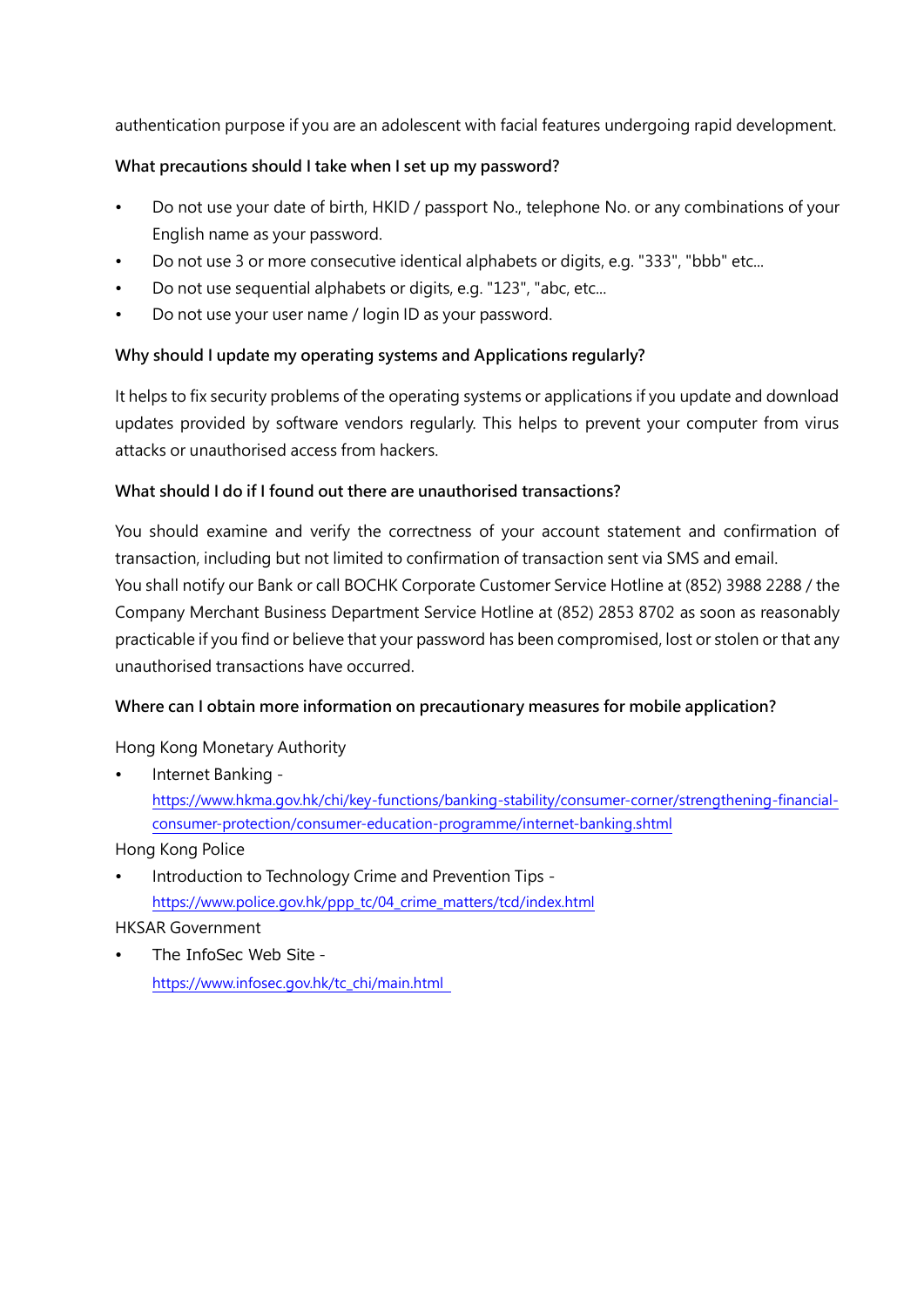# **Settings**

### **Password Setting**

- 1. How to reset my password? Go to Menu > "Setting" > "Password setting" > "Reset "BoC Bill 收錢快" password" and follow the instructions to reset your password.
- 2. How to log out from this App? Go to Menu > "Sign out". After logging out, you will have to login again in order to use this App.
- 3. What should I do if I forgot my password?
	- Admin holders of BoC Bill 收錢快 account can follow the below steps to reset your password:
		- i. Choose "Setting" at the menu, and then select "Password setting" and choose "Forgot "BoC Bill 收錢快"password". If you are on Login page, you could directly select "Forgot Password" > "Admin";
		- ii. Take pictures of your HKID card as instructed, verify the correctness of the information of HKID card captured, input your nationality (country / region);
		- iii. Take pictures of your face as instructed for face recognition;
		- iv. Enter the SMS One-Time Passcode received;
		- v. Enter and confirm the BoC Bill 收錢快 password to complete.
	- Admin holders of non-BoC Bill 收錢快 account can follow the below steps to reset your password:
		- i. Choose "Setting" at the menu, and then select "Password setting" and choose "Forgot "BoC Bill 收錢快"password". If you are on Login page, you could directly select "Forgot Password" > "Admin";
		- ii. Enter the SMS One-Time Passcode received;
		- iii. Enter and confirm the BoC Bill 收錢快 password to complete.
	- Cashier can contact your Admin to reset BoC Bill 收錢快 password. Admin can use "User Management" under admin mode to reset BoC Bill 收錢快 password for your Cashier.

## **Transfer Limits Setting**

1. How to set "Transfer Limits"?

You can set "Transfer Limits" in the course of opening your BoC Bill 收錢快 account. Otherwise, you can enter "Transfer Limit", input BoC Bill 收錢快 password, under "Setting" to adjust the "Transfer Limits". The upper limit for "Monthly transfer limit to other bank's accounts" is HKD80,000, while the upper limit for "Monthly transfer limit to BOCHK accounts" is HKD1,000,000.

2. How can I receive the confirmation for "Transfer Limits" setting?

If you complete a Transfer Limits Setting via the mobile app, our Bank will send confirmation notification to you via SMS and email.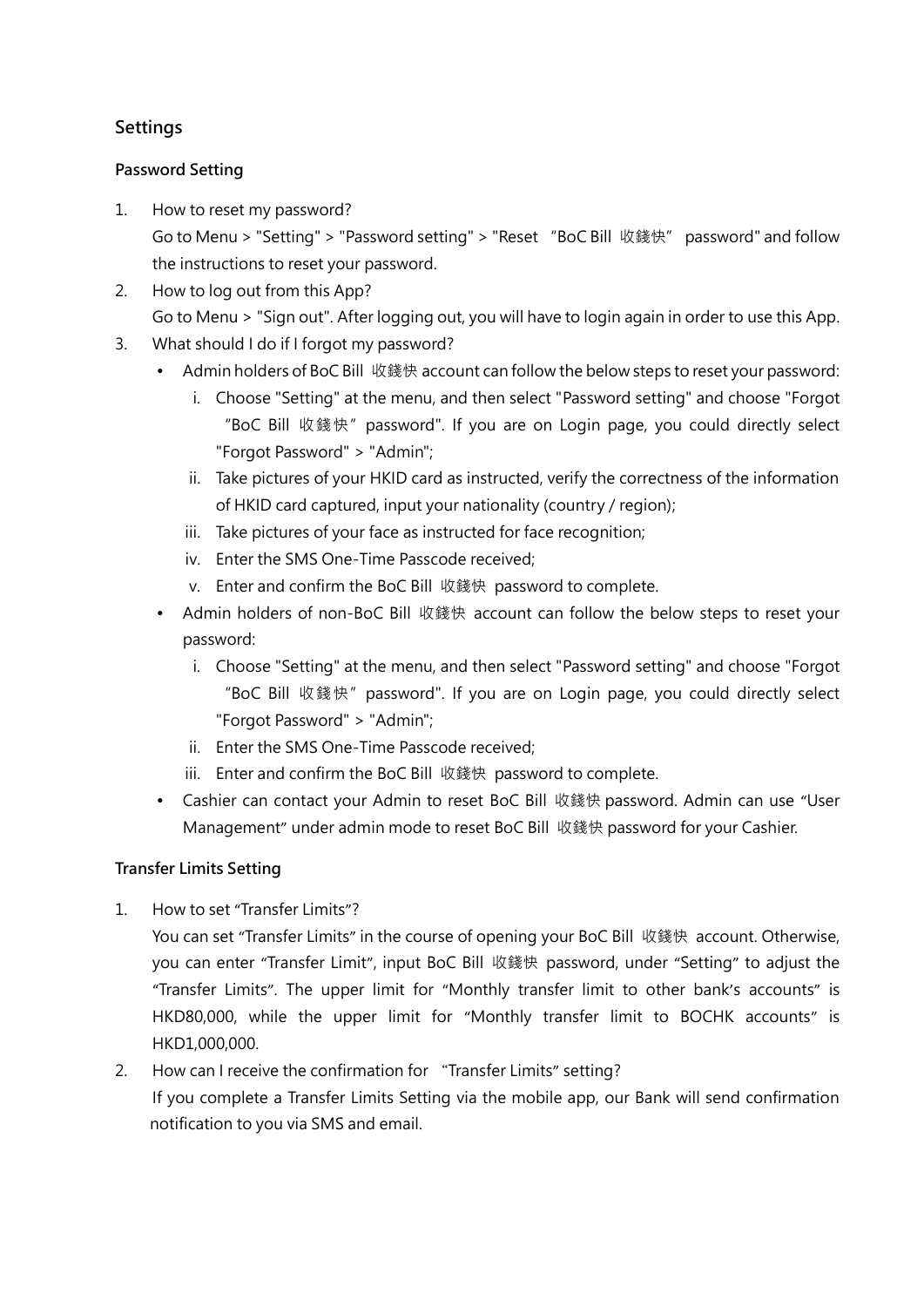### **Miscellaneous**

#### **How to logout from BoC Bill 收錢快?**

Go to Menu > Sign out. After sign out, you need log into BoC Bill 收錢快 again to continue using the APP.

### **Why does my account log out automatically?**

For security reason, admin account will be logged out automatically if idle for 30 minutes, cashier account will be logged out automatically at 00:00 every day. You can login to BoC Bill 收錢快 again to continue using the APP.

#### **Is BoC Bill 收錢快 a 24-hour service?**

BoC Bill 收錢快 normally provides a 24-hour service, except for the system maintenance period. Please check out the notification of system maintenance on our website.

# **I have registered and enabled biometric authentication in other BOCHK applications, why I still cannot use Biometric Authentication in BoC Bill 收錢快?**

To use Biometric Authentication in BoC Bill 收錢快, you may enable it during registration in BoC Bill 收錢快 or in Menu> "Setting" > "Biometric Authentication". Depending on the brand, model and operation system of your device to select Touch ID/fingerprint authentication or Face ID, and follow the instructions for enablement.

### **What are the FPS services offered by BoC Bill 收錢快?**

- Fund transfer to third parties via FPS by using payee's email, mobile No. or FPS ID.
- Generate FPS QR code for payment collection.

#### **Why there are links that lead to non-BOCHK websites?**

These services or information are provided by third parties. These hyperlinks lead to websites of third parties who are in no way affiliated with or related to BOCHK. We are not responsible for verifying the contents of such third party websites. Please read "Hyperlinks and Third Party Information and Services" of the terms and condition of BoC Bill 收錢快.

#### **Does BoC Bill 收錢快 require network connection for usage?**

Yes, internet or mobile network connection is required for usage via this App.